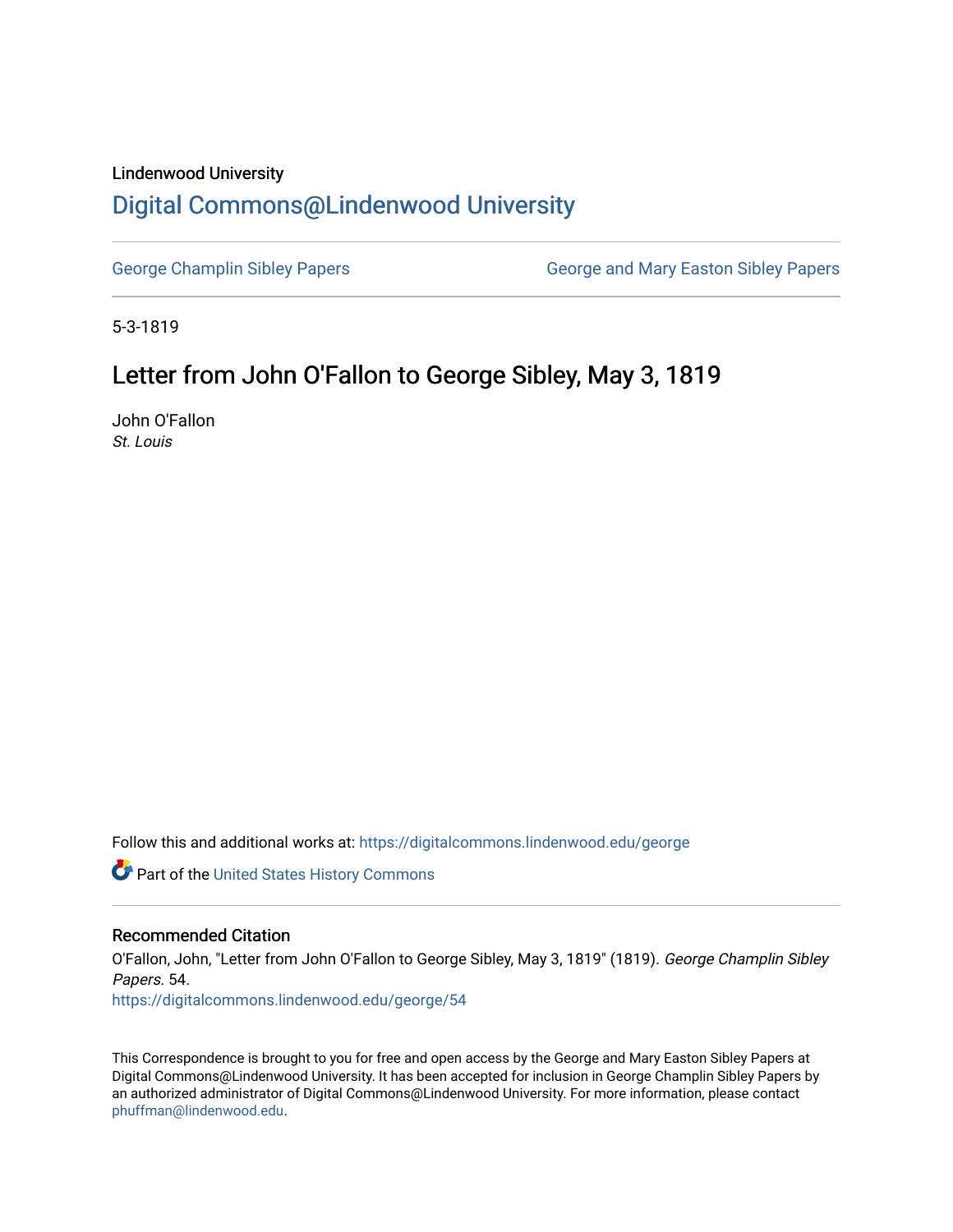George C. Sibley Esqr Capt. And Capt. Jno. O'Fallon Capt. Jno. O'Fallon Capt. Jno. O'Fallon

Fort Osage St. Louis, 3rd May 1819

St. Louis 3rd May, 1819

My dear Sir,

I returned to this place from Ky about two week since where I purchased the principal of my goods they in part arrived a few days since and the residue are in Col Johnsons Steam Boats; three of them I expect in the course of ten days they were at Louisville on the 23rd ulto. I am apprehensive the Riflemen will not set out from here earlier than the 1st of June next- the movements of my Boat must be necessarily regulated by that of the Troops.

It is contemplated by the Secy of War to establish on the Missouri 3 Posts the 1st at Council Bluffs the 2nd at or near the Mandans and at the mouth of the Yellow Stone where all the Riflemen are destined- The 6th Infy estimated at 600 men will garrison the interior Posts on the Missouri- These last will not probably reach here in time to encounter the water of the Missouri sooner than the 1st of July next- Then Col Atkinson will relieve Genl. Bissell in the command of this Dept. in conformity to an order the Genl. has received-

Col Johnson has engaged with the Govt. to transport the Troops, rations & stores to their respective destinations on the Mississippi and Missouri indSteam Boats for which purpose he designs having three on the Missouri and one on the Mississippi- The Secy. does not now expect the Troops getting higher than about the Bid Bend this year- Col Johnson is not, I find a practical man in business, his enterprizing disposition prevents his continuing in any one pursuit, sufficiently long, to acquire experience- his notions and plans are entirely visionary, a circumstance, I am apprehensive that will prove his ultimate ruin

Major Long, with a small Steam Boat, when loaded, carrying 24 inches water, is expected here by the 10th Inst., will stay only a few days and proceed up the Missouri with Major Biddle of the Artillery, some Scientific gentlemen, and my Brother, who has been appointed Agent on the Missouri with a Salary of 1800-

Your ideas with regards to the Officers and Troops mingling and associating with the Indians, as was suggested to me, is approved of the Secretary of War, and he states that orders should be accordingly given-

I have received assurances from the Secretary that I shall experience no more difficulties with the Officers and my hands. A civil officer could not be appointed but Special instructions would be given- he has ordered the conduct of Capt Martin to be investigated with regards to Boadwine-(Mum)

As soon as the Troops set out from here I will take my departure by land for Martin Cantonments- Capt Gault departed this life about ten days since-

Some of your neighbors offered to furnish me with Pork at 19 dollars per Barrel if they still have pork for Sale I will take of them 8 or ten barrels at that price; of which however I should like to be informed previous to the departure of my boat from here-

Be pleased to present me with the greatest esteem to Mrs. Sibley and believe me Yours Sincerely

Jno. O'Fallon